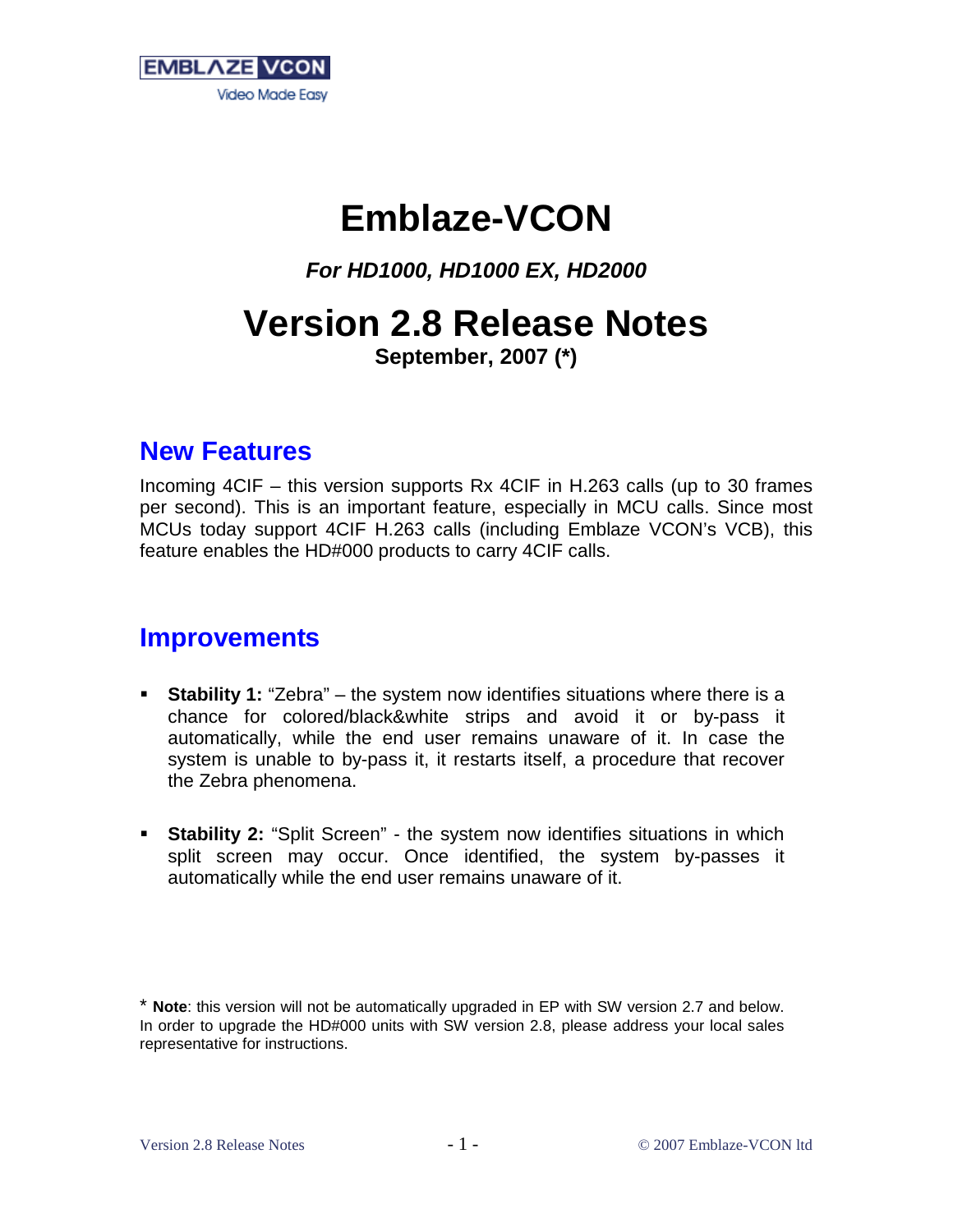

## **Fixed issues**

The following issues from previous versions have been fixed in version 2.8:

- When changing the NAT IP through the web management, the change is not saved.
- **Ethernet speed cannot be changed and always remains "Auto Negotiate".**
- In multicast sessions when HD#000 NTSC gets the Floor, the video is jumpy.
- **Interoperability with Emblaze VCON's VCB:** 
	- In Voice Switch sessions on VCB, which are configured to max BW of 128KB and using H.263 & H.264 video codecs, video is jumpy.
	- In VCB session HD#000 that is configured to TV+VGA, reboot takes place after around 10 sessions.
	- **HD#000 does not get the data video on VCB 5.1 CP sessions that are** configured to use H.264 video codec.
- **Fig. 1.** Interoperability with Polycom:
	- Audio distortions on Polycom VSX side (in software version 8.0 and above) In point-to-point with HD#000.
	- When HD#000 is sharing data in point-to-point call with Polycom VSX, after disconnecting the data on the HD#000 side, the data still appears on the VSX's side.
	- When a Polycom VSX 7000 has H.239 enabled, and it is in call with HD3000, the Polycom VSX 7000 side has problems getting the video.

#### **Fig. 1.** Interoperability with Codian:

- When HD#000 joins an MCU session after data is already shared, this EP doesn't get the data.
- When H.263+ option is enabled there is a video problem (colored spots or black screen) on the HD#000 side.